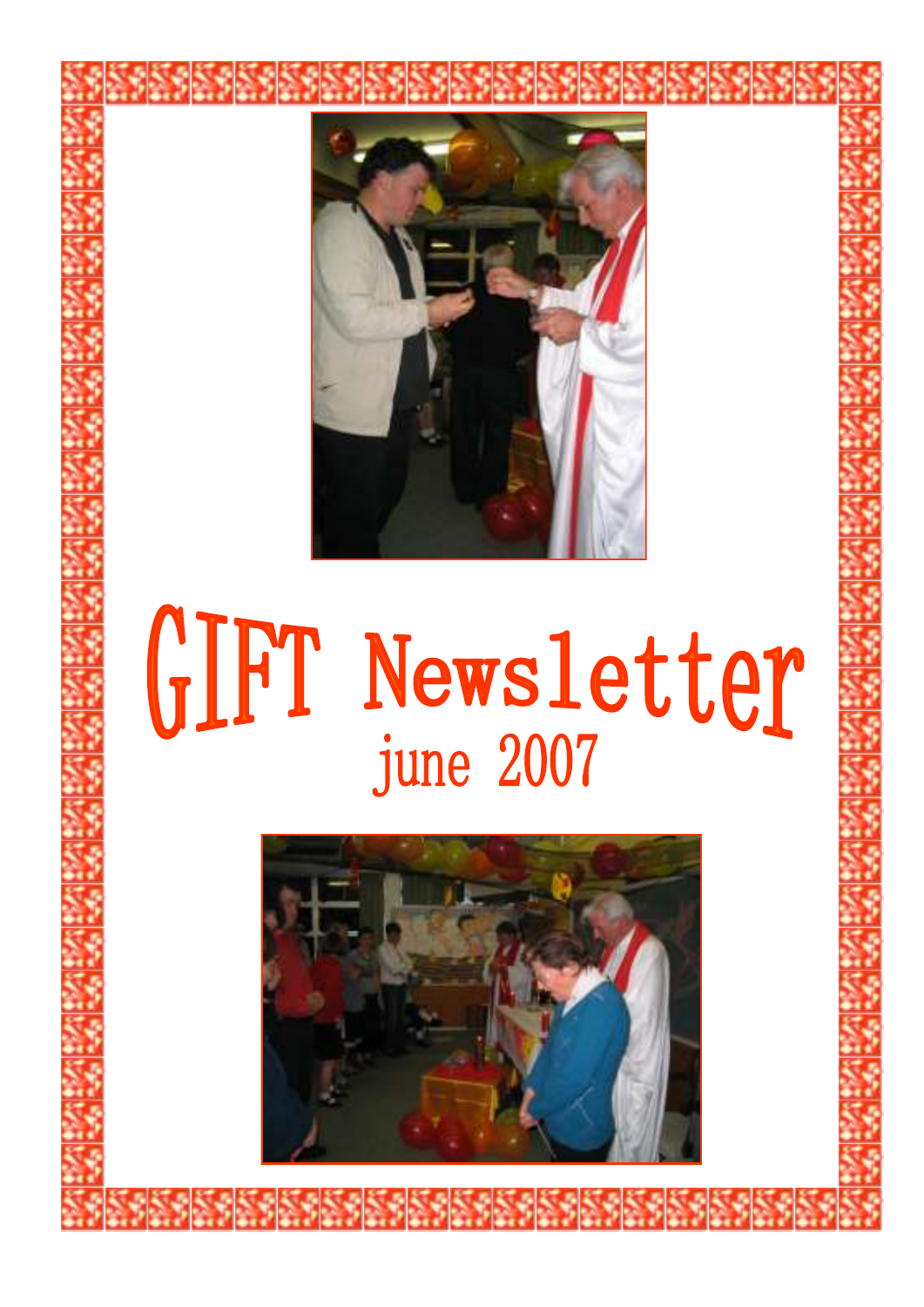### From the Administrator

It gives me great pleasure to say HELLO. This is my first report to you after Brother Gabriel has now officially retired. We wish him all of the very best and are pleased that he can now have a deserved break, though knowing full well that he will be as active as ever.

Well, would you believe that the year is half over already? I am still getting to know everyone so please bear with me. I can say that I am very happy to be part of a wonderful caring and committed team of people.

I was lucky enough to attend my first House Mass May 23rd and was overwhelmed by the response of residents, family and friends. It was truly a most enjoyable evening. Well done to all those who participated and assisted in making the evening a success. Thank you also to Father Pat Ward and Father James Mulligan for officiating.

Welcome! Our new administrator at GIFT, Brian Nicholas.

I know that Caroline, along with all the wonderful people who help her have a busy 6 months planned. So please participate, get involved and enjoy the celebrations.

I look forward to meeting you all and wish you well Brian

### From the re co-ordinator

Over the last 3 months the Study Group and Companions have celebrated Easter and Pentecost. Easter saw the Study Group focus on the symbols of Easter and they even played a game of Easter bingo! The Companions were helped to understand the resurrection a little better by using the symbol of the butterfly; they made 'stained glass' windows in the shape of a butterfly very beautiful! For Pentecost, the Study Group learnt that to be filled with the Holy Spirit is to be friendly and welcoming to all people. They learnt greetings in other languages to mirror what the disciples would have done that first Pentecost. The Companions focused on the way that the wind changes things and how this is like the Holy Spirit changing us into the person God wants us to be - to be more like Jesus – loving, kind, caring, gentle, etc. They all painted a Pentecost pennant. They looked very effective hanging around the altar for the house Mass . To help the Study Group understand the concept of the Holy Trinity a little better I used concrete examples of things that have a 3 in 1 nature ; ice, triangle, shamrock, apple and a candle. The Companions made bread (see the photos) as they focused on Jesus saying, "I am the Bread of Life."

### Many blessings, Caroline

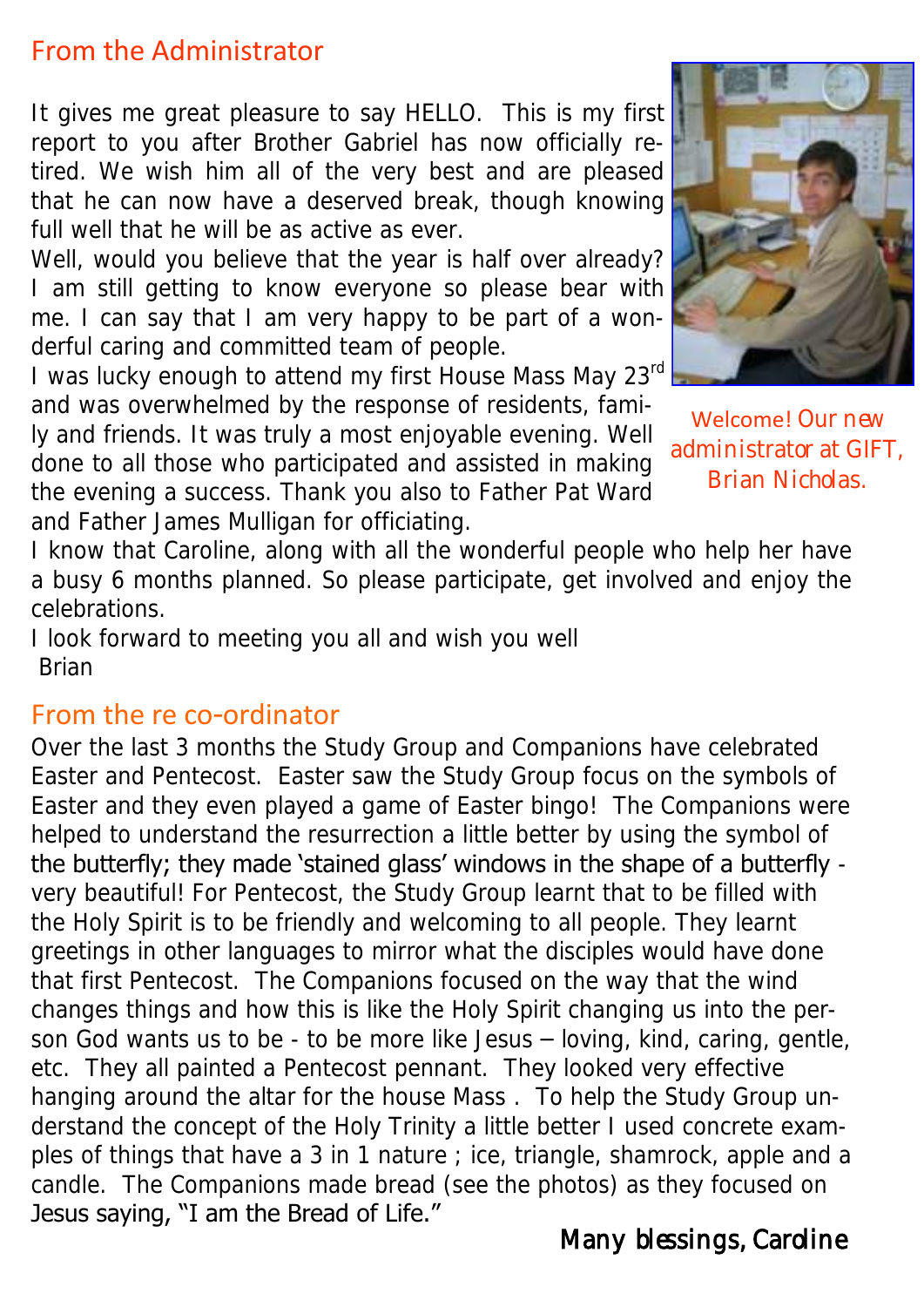



## Pentecost House Mass

On May 23rd we had what has now become a bit of a tradition, our house Pentecost Mass. We were very fortunate this year to have both Fr Pat and Fr James celebrating Mass for us. Almost everyone played a part in the Mass, in the opening greetings in other languages and in the response to the reading. Members of the Study Group read and Companions bought the gifts to the altar - lead by Trisha waving streamers joyously!

The Mass was followed by a very festive supper. It was a fabulous celebration in the true spirit of Pentecost! Thank you to all those who came along to support our friends.

Above left  $\sim$  everybody sharing the greeting of Peace Left ~ Trisha dancing to 'These Hands'.





Above  $\sim$  Fr James and Fr Pat. Left  $\sim$  everyone enjoying a delicious supper!